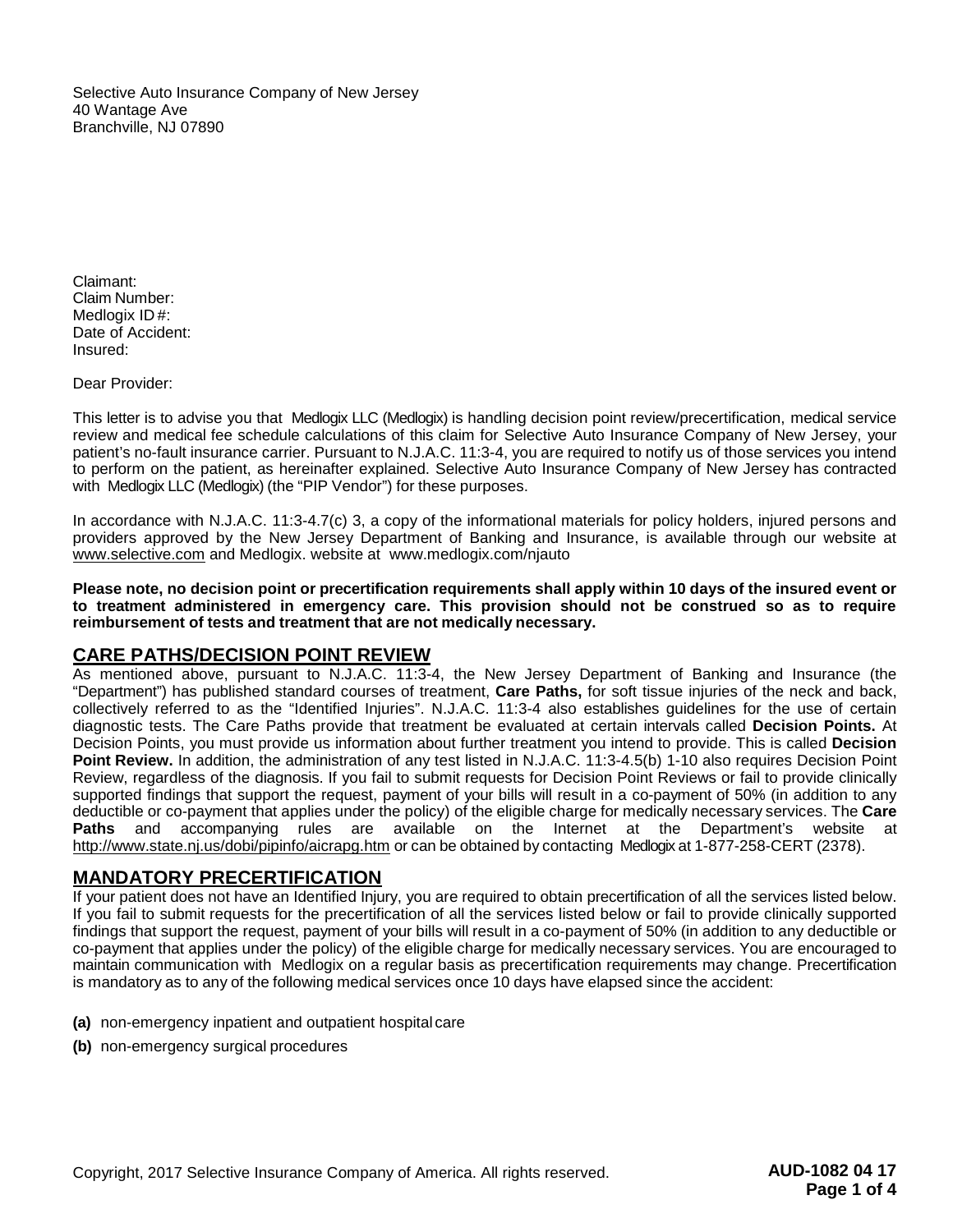- **(c)** extended care rehabilitation facilities
- **(d)** outpatient care for soft tissue/disc injuries of the insured person's neck, back and related structures not included within the diagnoses covered by the CarePaths
- **(e)** physical, occupational, speech, cognitive or other restorative therapy or other body part manipulation except that provided for Identified Injuries in accordance with Decision Point Review
- **(f)** outpatient psychological/psychiatric testing and/or services
- **(g)** all pain management services except as provided for identified injuries in accordance with decision point review
- **(h)** home health care
- **(i)** non-emergency dental restoration
- **(j)** temporomandibular disorders; any oral facial syndrome
- **(k)** infusion therapy
- **(l)** Durable medical equipment (including orthotics and prosthetics) with a cost or monthly rental in excess of \$75.00.

## **HOW TO SUBMIT DECISION POINT REVIEW/PRECERTIFICATION REQUESTS**

Medlogix Hours of Operation - 7:00 AM to 7:00 PM EST Monday through Friday (excluding legal holidays).

In order for Medlogix to complete the review, you are required to submit all requests on the "Attending Physicians Treatment Plan" form. A copy of this form can be found on the DOBI web site at http://www.state.nj.us/dobi/pipinfo/aicrapg.htm, Medlogix's web site www.medlogix.com/njauto or by contacting [http://www.state.nj.us/dobi/pipinfo/aicrapg.htm,](http://www.state.nj.us/dobi/pipinfo/aicrapg.htm) Medlogix's web site Medlogix at 1-877-258-CERT (2378).

Please return this completed form, along with a copy of your most recent/appropriate progress notes and the results of any tests relative to the requested services to Medlogix via fax at 1-856-910-2501 ATTN: Precertification Department. The phone number is 1-877-258-CERT (2378).

The review will be completed within three (3) business days of receipt of the necessary information and notice of the decision will be communicated to your office by telephone and/or confirmed in writing. If you are not notified within 3 business days, you may continue your test or course of treatment until such time as the final determination is communicated to you. Similarly, if an independent medical examination should be required, you may continue your tests or course of treatment until the results of the examination become available.

#### **Denials of decision point review and precertification requests on the basis of medical necessity shall be the determination of a physician. In the case of treatment prescribed by a dentist, the denial shall be by a dentist.**

To clarify the Medlogix processing time, the definition of days is as follows: "Days" means calendar days unless specifically designated as business days.

- **1.** A calendar and business day both end at the time of the close of business hours (7:00 PM EST Monday through Friday (excluding legal holidays)).
- **2.** In computing any period of time designated as either calendar or business days, the day from which the designated period of time begins to run shall not be included. The last day of a period of time designated as calendar or business day is to be included unless it is a Saturday, Sunday, or legal holiday, in which event the period runs until the end of the next day which is neither a Saturday, Sunday or legal holiday.
- **3.** Example: Response to a properly submitted provider request is due back no later than 3 business days from the date Medlogix receives the submission. Medlogix receives an Attending Provider Treatment Plan Form by facsimile transmission dated 1:00 PM EST on February 6th. Day one of the 3-business day period is February 7th. Since the third day would be February 9th, Medlogix's decision is due no later than close of business February 11th.

## **INDEPENDENT MEDICAL EXAMS**

If the need arises for Medlogix to utilize an independent medical exam during the decision point review/precertification process, the guidelines in accordance to 11:3-4.7(e) 1-7 will be followed. This includes but is not limited to: prior notification to the injured person or his or her designee, scheduling the exam within seven calendar days of the receipt of the attending physicians treatment plan form (unless the injured person agrees to extend the time period), having the exam conducted by a provider in the same discipline, scheduling the exam at a location reasonably convenient to the injured person, and providing notification of the decision within three business days after attendance of the exam. If the injured person has two or more unexcused failures to attend the scheduled exam, notification will be immediately sent to the injured person or his or her designee, and all providers treating the injured person for the diagnosis (and related diagnosis) contained in

Copyright, 2017 Selective Insurance Company of America. All rights reserved.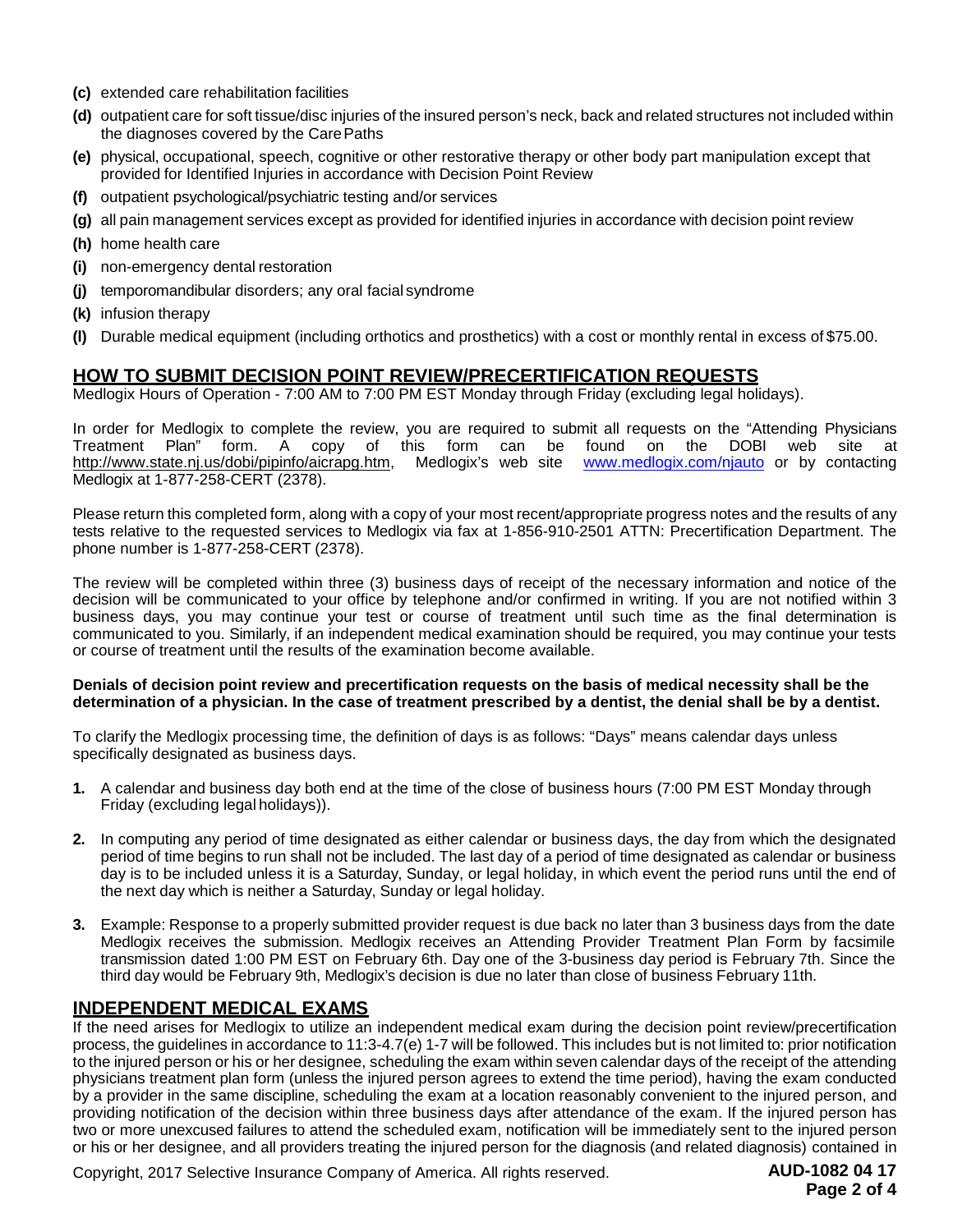the attending physicians treatment plan form. The notification will place the injured person on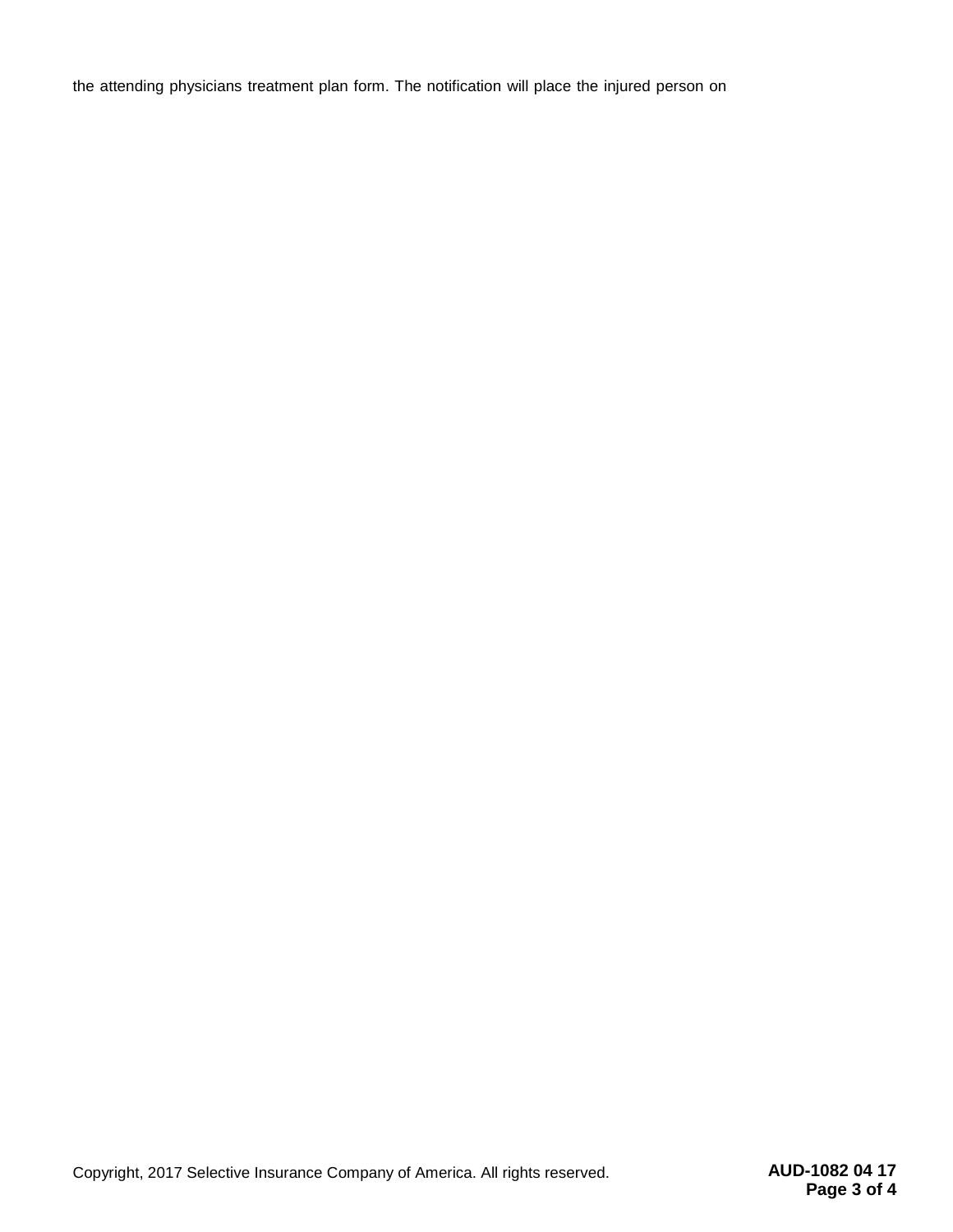notice that all future treatment, diagnostic testing or durable medical equipment required for the diagnosis (and related diagnosis) contained in the attending physicians treatment plan form will not be reimbursable as a consequence for failure to comply with the plan.

# **POSSIBLE OUTCOMES**

The following are the possible outcomes of our review:

- **(a)** The requested service is certified.
- **(b)** If Medlogix receives information that, in their view, is insufficient to support the requested test or service, the y will issue an administrative non-certification and will continue to non-cert the requested test or service until such time as they receive documentation sufficient to evaluate the request.
- **(c)** In the event Medlogix feels a change in the requested test or service is required (whether in frequency, duration, intensity or place of service or treatment), they will notify your office of the modified results.
- **(d)** In the event Medlogix is unable to certify your request, your office will be notified of the results and a Medlogix Medical Director will be available through an internal reconsideration process to discuss the case with you. Medlogix may also request that the patient undergo an Independent Medical Examination. Any such exam will be scheduled in accordance with 11:3-4.7(e) 1-7 as stated In the Independent Medical Exams section above.

## **INTERNAL APPEAL PROCESS**

Prior to making a request for alternate dispute resolution, all appeals must be initiated using the forms established by the NJ Department of Banking and Insurance. The minimum required information (identified by form section number) is as follows:

KEY DATES (sections 1-2) CLAIM INFO (sections 3-5) PATIENT INFO (sections 6-7 and 9-13)PROVIDER/FACILITY INFO (sections 14-25) DOCUMENTS INCLUDED INFO (section 29 indicated with asterisk) PRE-SERVICE APPEALS ISSUES INFO (sections 30-31, and 32, 33, or 34) POST-SERVICE APPEALS ISSUES INFO (sections 30-31, 33 and/or 38 and 34-36 if completing section 38) PRE-SERVICE SIGNATURE INFO (sections 35-36) POST-SERVICE SIGNATURE INFO (sections 39-40).

Failure to follow these requirements will be considered an incomplete submission and will result in an administrative denial. This incomplete submission does not constitute acceptance within the required timeframes for Pre-service and Post-service appeals.

Failure to complete the Internal Appeals procedures as outlined in 11:3-4.78 on the forms established by the Department prior to filing arbitration or litigation will invalidate any assignment of benefits.

Completion of the internal appeal process means timely submission of an appeal and receipt of the response prior to filing for alternate dispute resolution. Except for emergency care as defined in N.JA.C. 11:3-4.2, any treatment that is the subject of the appeal that is performed prior to the receipt by the provider of the appeal decision shall invalidate the assignment of benefits.

There are two types of appeals (with specific workflows) that can be considered:

Pre-service: an appeal of the denial or modification of a decision point review or precertification request prior to the performance or issuance of the requested medical procedure, treatment, diagnostic test, other service, and/or durable medical equipment on the grounds of medical necessity.

The Pre-service appeal form and any supporting documentation shall be submitted by the provider to Medlogix via fax @ (856) 910-2501 or in writing @ 300 American Metro Blvd., Suite 170, Hamilton, NJ 08619.

A pre-service appeal shall be submitted no later than 30 days after receipt of a written denial or modification of requested services.

Decisions on pre-service appeals shall be issued by the insurer or its designated vendor to the provider who submitted the appeal no later than 14 days after receipt of the pre-service appeal form and any supporting documentation. If it's determined that the new information submitted with the appeal requires the need of an expert report or addendum to an expert report (ie: Peer Review, Independent Medical Exam, Medical Director Review, etc...) to properly respond to the appeal, an additional 10 days will be added to the response time requirement.

Post-service: an appeal subsequent to the performance or issuance of the services and/or what should be reimbursed.

The Post-service appeal form and any supporting documentation shall be submitted by the provider to Medlogix via fax

Copyright, 2017 Selective Insurance Company of America. All rights reserved.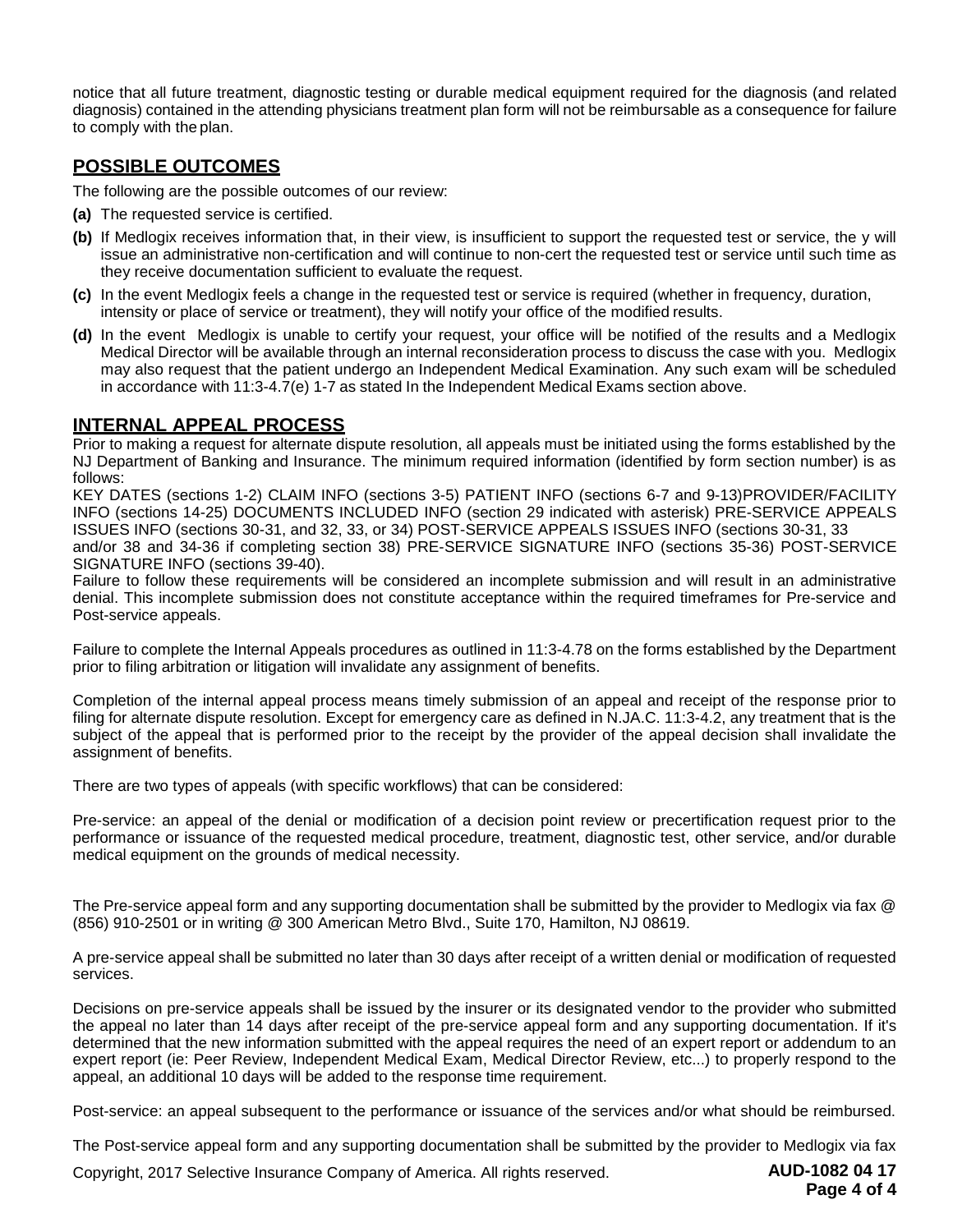@